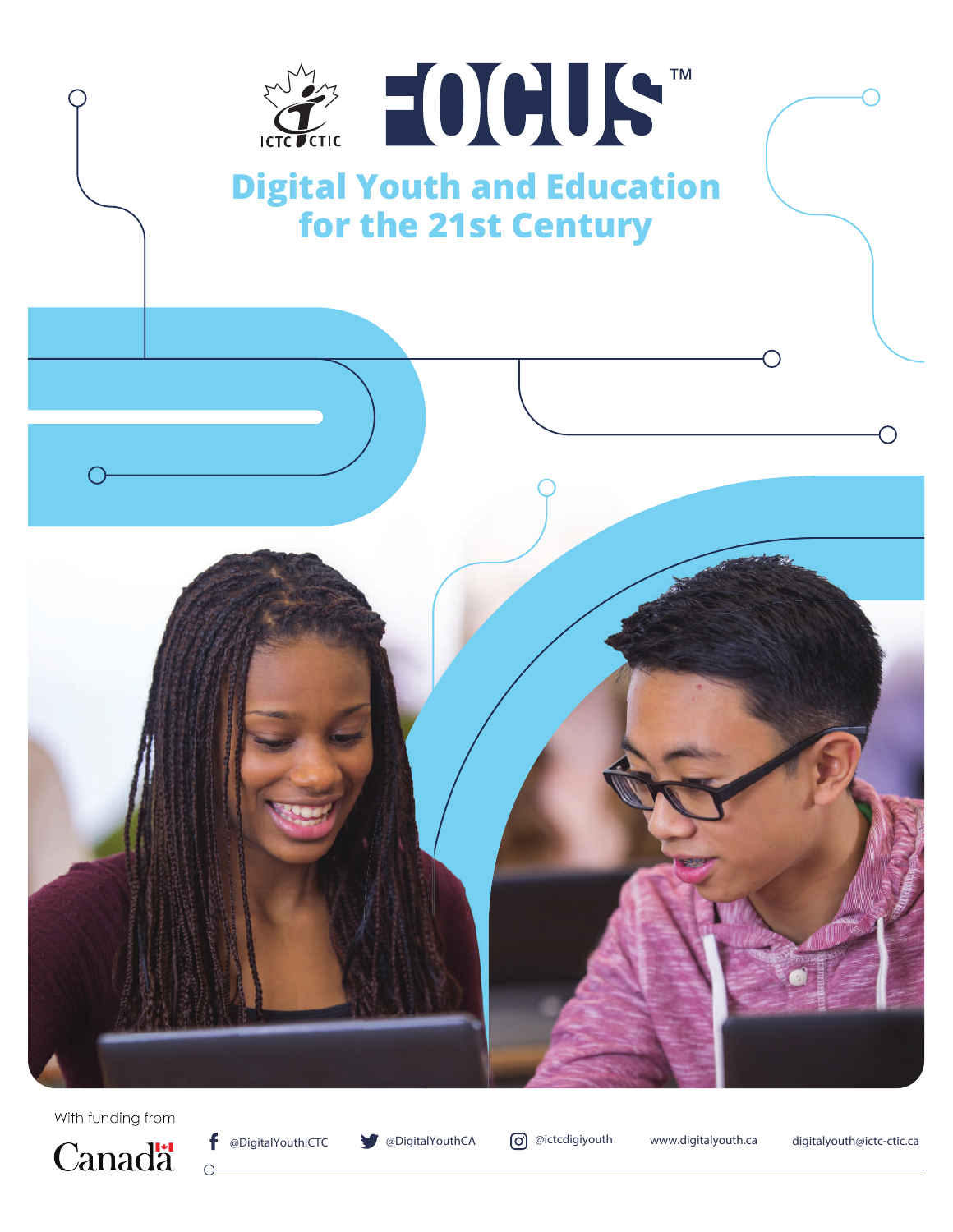## **Digital Youth and Education for the 21st Century**

As educators, we play a pivotal role in ensuring our students are equipped with the knowledge and skills relevant to their future. But in this rapidly evolving world, knowing what skills are essential to their future success is often a challenge.

At the Information and Communications Technology Council (ICTC), we saw the need for industry and education to come together and developed a plan for teaching our youth relevant skills for today and tomorrow. The Focus on Information Technology (FIT) program, a major component of the DigitalYouth offering, is our solution to this need. Developed in conjunction with industry and education, FIT teaches secondary schools students concepts that are essential to succeeding in todays post-secondary institutions and ICT careers.

Offered across Canada, FIT merges provincial secondary school technology and business curriculum to skills identified as integral to industry. Students not only acquire core business and technical competencies, they can also specialize in the following concentrations: **Software Design and Development**, **Interactive Media**, **Network and Systems Operations**, **Business and Information Analysis**, and — a new concentration currently in development — **Cybersecurity**.

#### **How does it work?**

The FIT program is designed to meet the specific needs of your students. Once your school is signed up, students can register simply by enrolling in a FIT-approved business or technical course. Once students have completed their core business and technical competencies, they can specialize in one of FIT's concentrations. Upon graduation, students receive a nationally recognized FIT certificate and may qualify to write certification exams such as A+/IT Essentials, Net +/CCNA, Java etc.



"When FIT came along, we found it was a perfect match.... It gave more structure to what we were already doing. The FIT program expanded on and formalized what was already being taught, and gave the whole new package a title."

*- Dennis Joel, BC Educator*

### EOCHIS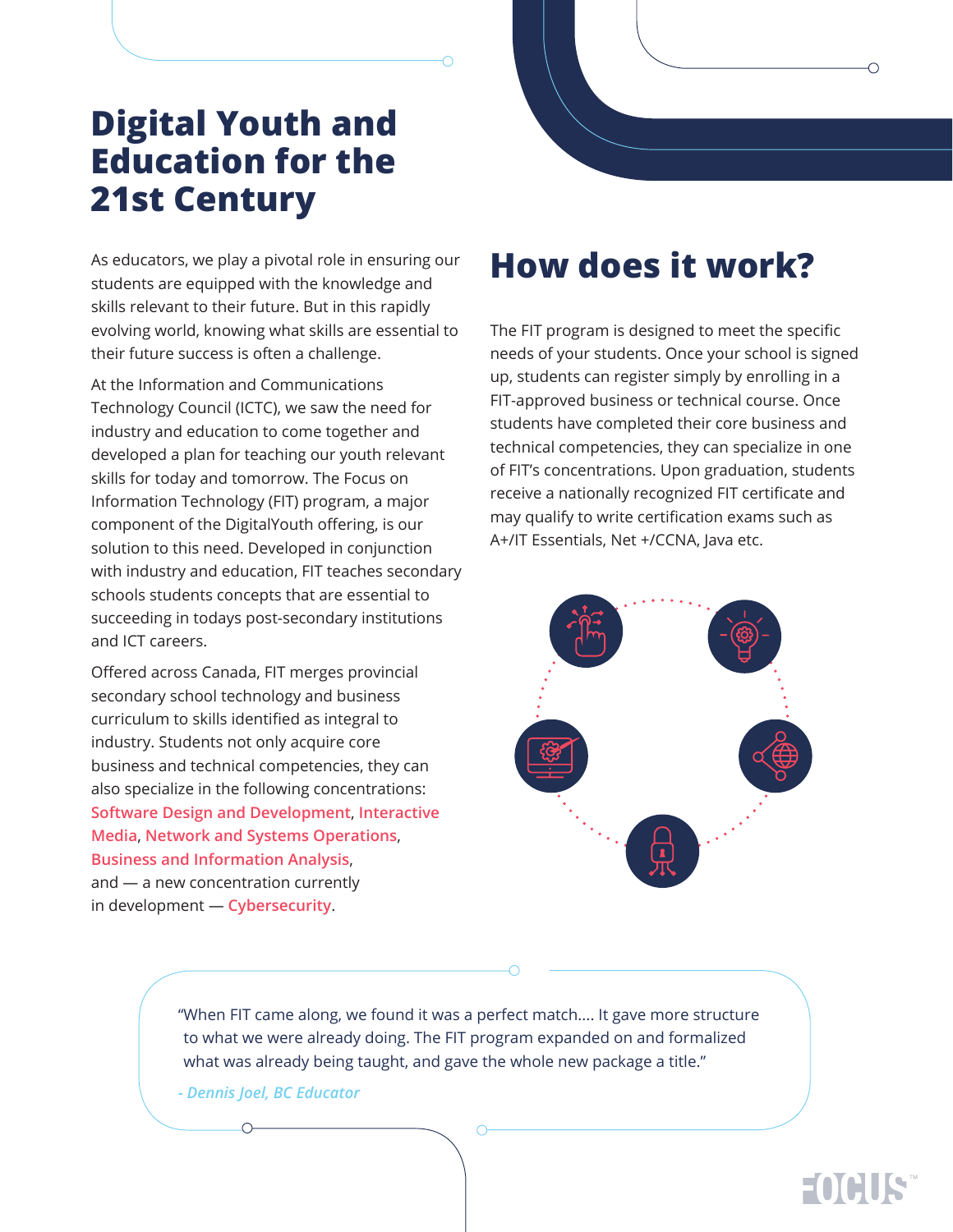"Most of all, FIT helped me to do better in my post-secondary education."

*- Anthony Brown, FIT Graduate*



### **Skills Developments Opportunities**

Giving students the opportunity to develop both hard and soft skills is a core foundation of the FIT program. With our FIT co-ops, internships, and work placements, our students achieve hands-on, real-world learning that can be applied to achieving our National FIT Plus certificate and also, can be documented upon their CVs.

DigitalYouth also offers a variety of ICT skills development tools and learning opportunities. Through DigitalYouth, your students have full access to our reach ahead events for students. CyberTitan Cybersecurity Competition, Business Skills Challenges, the Digital Literacy and Skills Roadmap, and the Digital Skills Portfolio used to track student success.

# **The FIT Advantage and Digital Literacy**

At ICTC, we define Digital Literacy as the ability to locate, organize, understand, evaluate and create information using digital technology. The FIT program helps students develop the skills they will need in their professional and personal lives.

Digital jobs have outpaced supply, and out research forecasts a shortage of 216,000 skilled workers by 2021.

FIT students are well positioned for rewarding, sought-after careers in ICT- related fields, including business analysis, web design, technical education, and writing network planning and support, data administration, enterprise and technical architecture, and security analysis.

"It was a unique - an open learning environment. You learn the academic side, but it's more about how you manage your time, assess a project and set goals."

*- Ryan Clark, FIT Graduate*

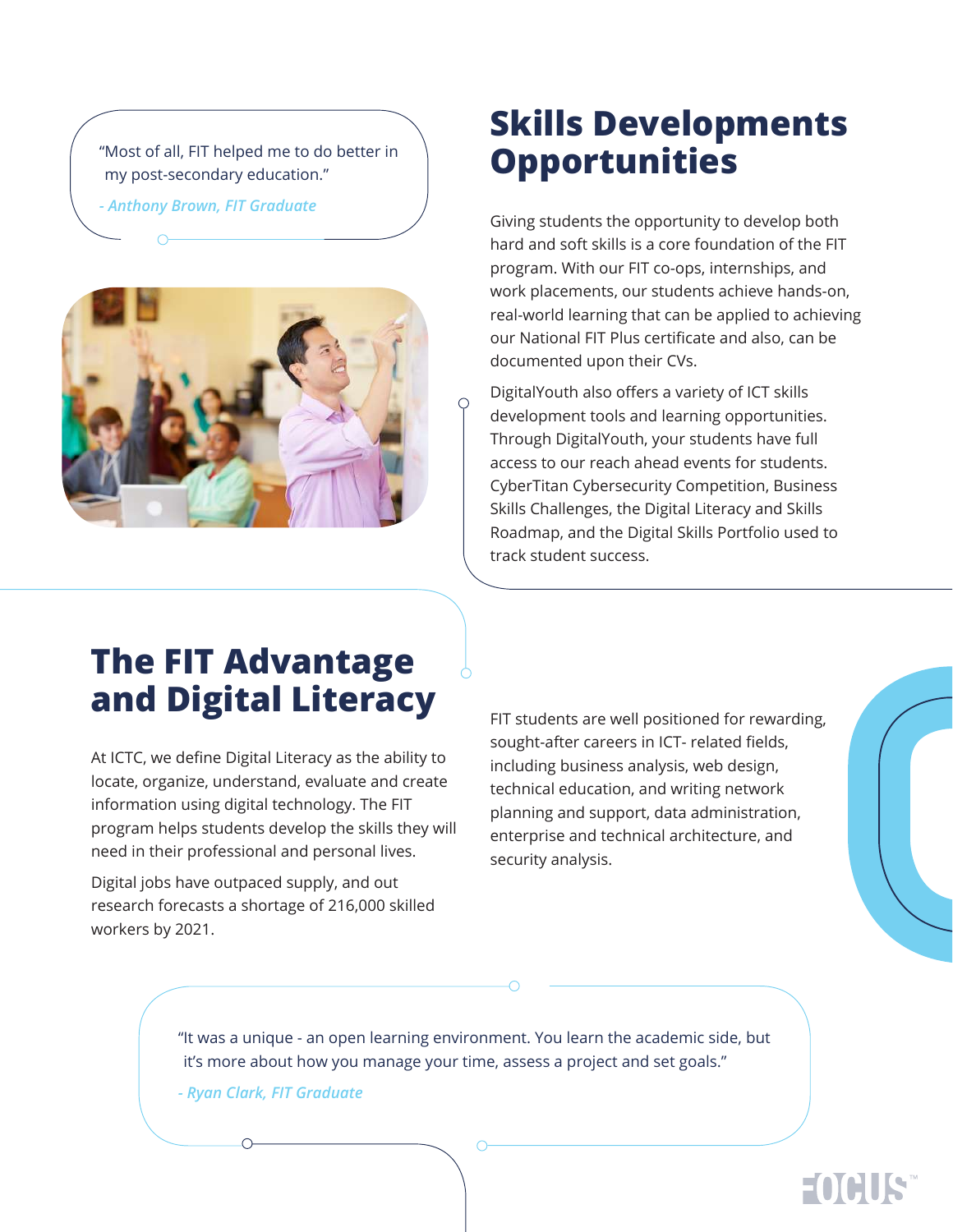# **How to get FIT**

Applying the FIT model to your current curriculum is simple process. All you have to do is contact our head office or one of our provincially based representatives. Our expert staff will walk you through the steps until you have become a successfully integrated school. Our team is ready to offer support throughout the implementation of FIT. With our ever expanding resources, website, and guides, it has never been easier or more rewarding to become of FIT school.

To discover more about the Focus on Information Technology program, contact us at: **digitalyouth@ictc-ctic.ca** or join in the conversation on Twitter: **@DigitalYouthCA**.